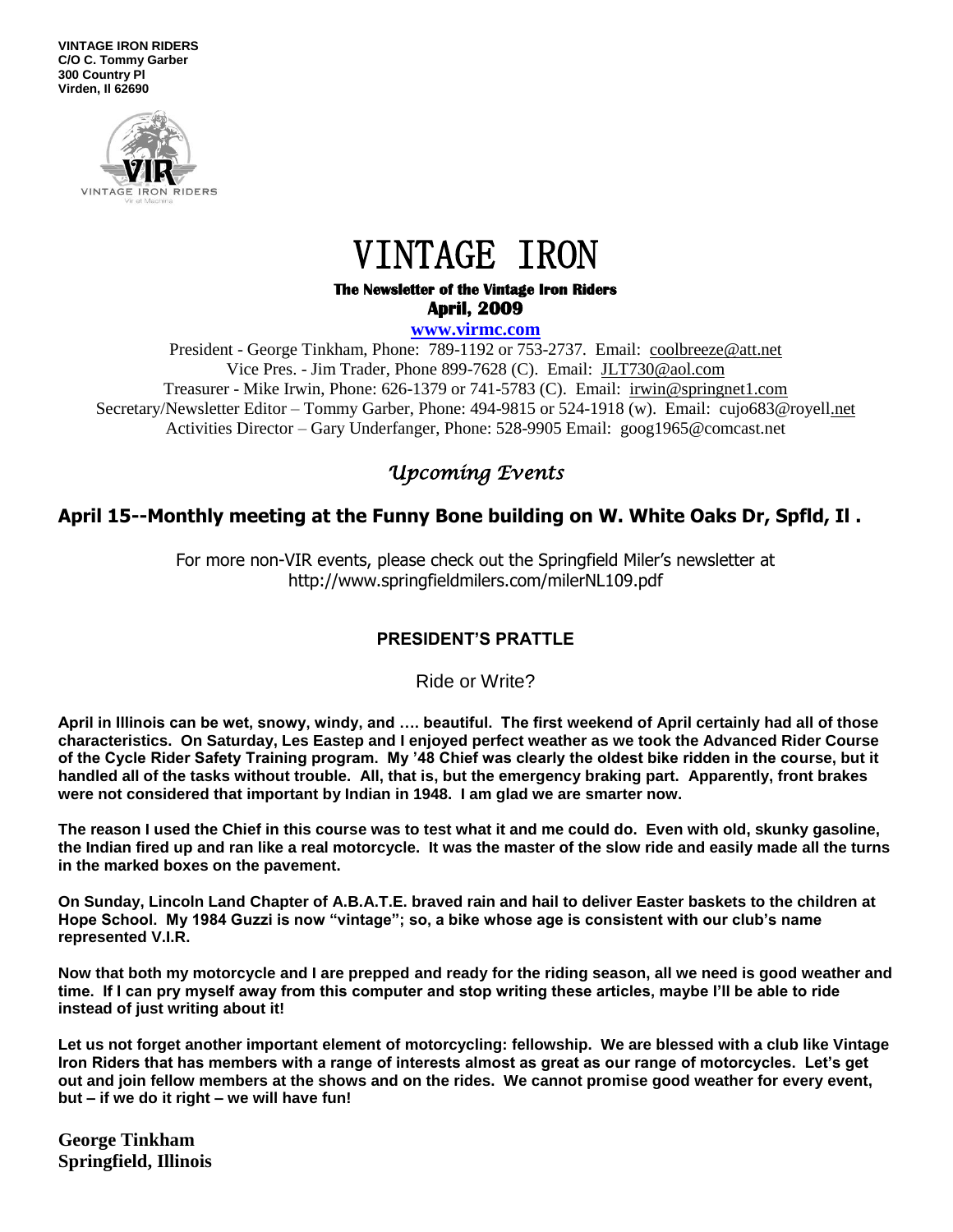#### " **"Vintage Visdom"**

 *"Wise men speak because they have something to say; fools because they have to say something."*

## *Current Officers*

The officers for 2009 are: George Tinkham, President; Jim Trader, Vice President; Mike Irwin, Treasurer, Tommy Garber, Secretary/Editor; Gary Underfanger, Events/Products Coordinator.

The officers appreciate your faith in their leadership and look forward to another great year of vintage iron riding!

## *Activities*  **Goog Underfanger**

**I've only got a few things. But remember if anyone hears of something going on that would interest the rest of our members, let me know and I will include it in my "Activities" article. My phone numbers are Home 217-528-9905 and Cell 217-341-5550. Up Coming Events: Walneck's Motorcycle Show & Swap 2009 Schedule. April 19- Woodstock, Il. April 26- Marshall, Mi. This is just a few of Walneck's for now I'll post more next month. Contact Number 630-985-2097 or [www.walneckswap.com](http://www.walneckswap.com/) April 26- Lincoln Circuit Ride starting in Springfield Il. May 3rd A.B.A.T.E Freedom Rally Staging at IDOT lot on Dirksen Parkway Springfield, Il. 10:30A.M. May 24 Springfield Mile Springfield Il. June5-7 AMA Pro Racing Super bikes at Road America. June 20- Vintage M/C Show at Marshal Il. June 13-14 AHARMA at Road America October 10-11 AHARMA Races at The Barber Vintage Festival in Alabama. Also home of the Barber Motorcycle Museum. June 28 Ashland's village festival. Details at meeting. July 10-11 Lincoln Land Community College 6th Annual M/C Show & Cruse. We will be taking orders for shirts at this months meeting. T-Shirts will run between \$8.00 and \$12.00,** 

**and Golf shirts between \$19.00 and \$24.00.**

**I think this is enough for now, I'll see ya at the meeting.**

**See you at the meeting. Goog**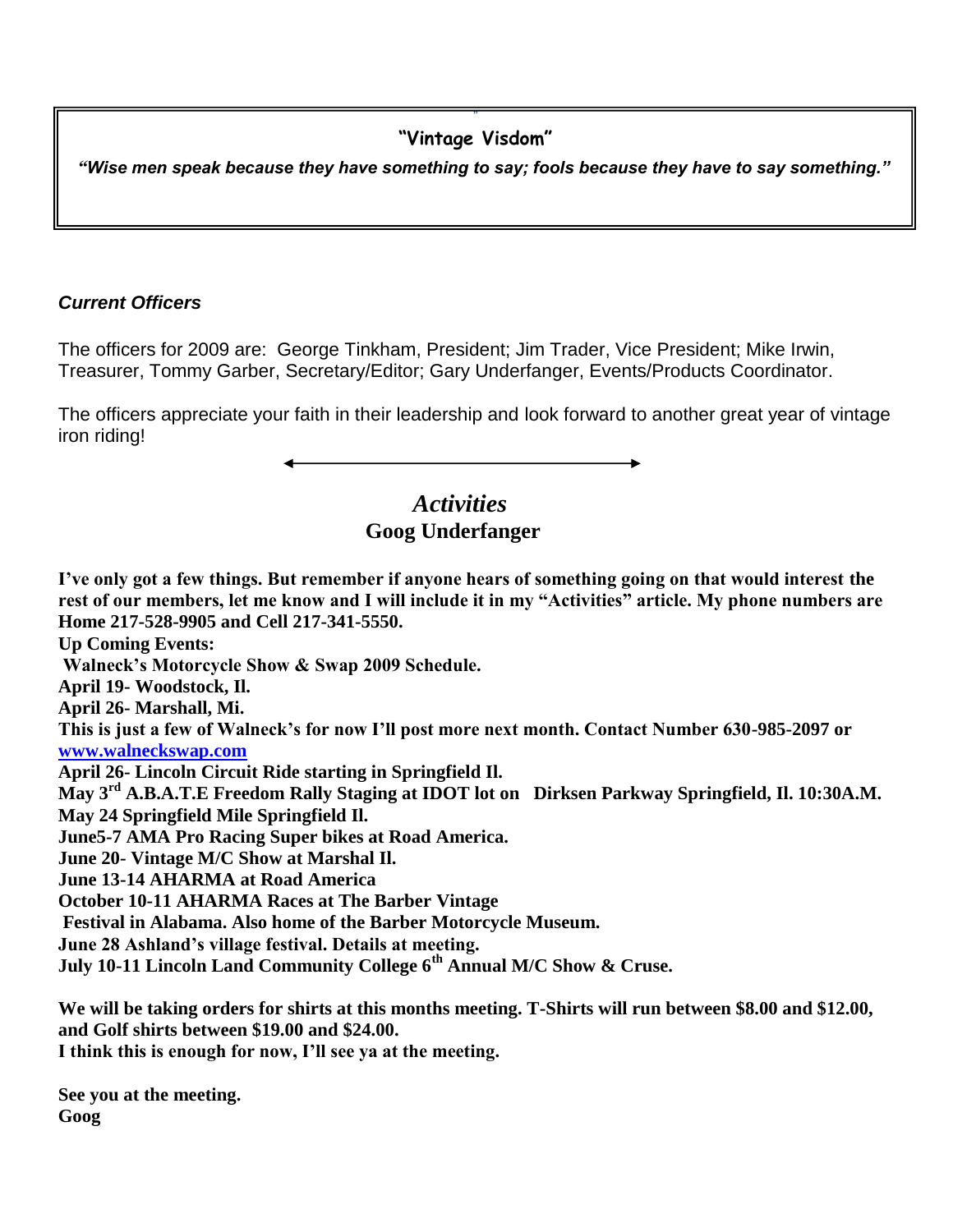## **FROM THE EDITOR-MOTORCYCLE HISTORY**

### **First commercial products**

In 1909 Harley, the six-year-old Harley-Davidson Motor Company introduces its first V-twin powered motorcycle. With a displacement of 49.5 cubic inches, the bike produces seven horsepower. The image of two cylinders in a 45-degree configuration would fast become one of the most enduring icons of Harley-Davidson history. Also available for the first time from the Motor Company are spare parts for motorcycles.



 *And since you may or may not know, the vernacular associatedwith the HD motor follows:* 

#### **Flathead: 1909-1936**

The Flathead was named because of the tell-tail flat vented tops that are recognizable at the top of each cylinder head. This is the famous motor that propelled the Harley-Davidson to victory after victory in the motorcycle races of the twenties.

#### **Knucklehead: 1936-1947**

On the eve of WW2, Harley-Davidson introduced an overhead-valve V-twin with knuckly looking valve covers. The new motor, affectionately named the "Knucklehead", performed well both for HD and for America in the difficult years to come.

#### **Panhead: 1948-1965**

With improvements to engine design, like hydraulic valve lifters that supplied oil through rocker arms, the Panhead hit the market in 1948. It was named for the pan-like valve covers replacing the knuckle covers.

#### **Shovelhead: 1966-1983**

By 1966 the Panhead underwent still more improvements. The most noticeable being the distinctive enclosed cylinder head in a sleek, slightly curved top. At a glance this looks unmistakably like a shovel with the pushrods tubes resembling the handle of a shovel, and the shovel itself.

#### **Evolution: 1983-1999**

In 1984 on the heels of a bold employee buyout of AMF, the motor company went public and introduced its now famous redesign of the V-twin. This radical new design utilized styled square blocks to house the valve train. This motor, revered as the Evolution engine is known amongst Harley enthusiasts as "the **Blockhead**".

#### **Twin Cam 88: 1999-Present**

With numerous American motorcycle manufacturers trying to surface and resurface, Harley-Davidson introduces its most revolutionary engine yet. The Twin Cam 88 gets its name from its two cams versus the single cam in all its ancestors. This motor also goes by the nickname "**Fathead**" for just exactly that, bigger heads. With this new engine design Harley-Davison puts one more notch in its insurance for success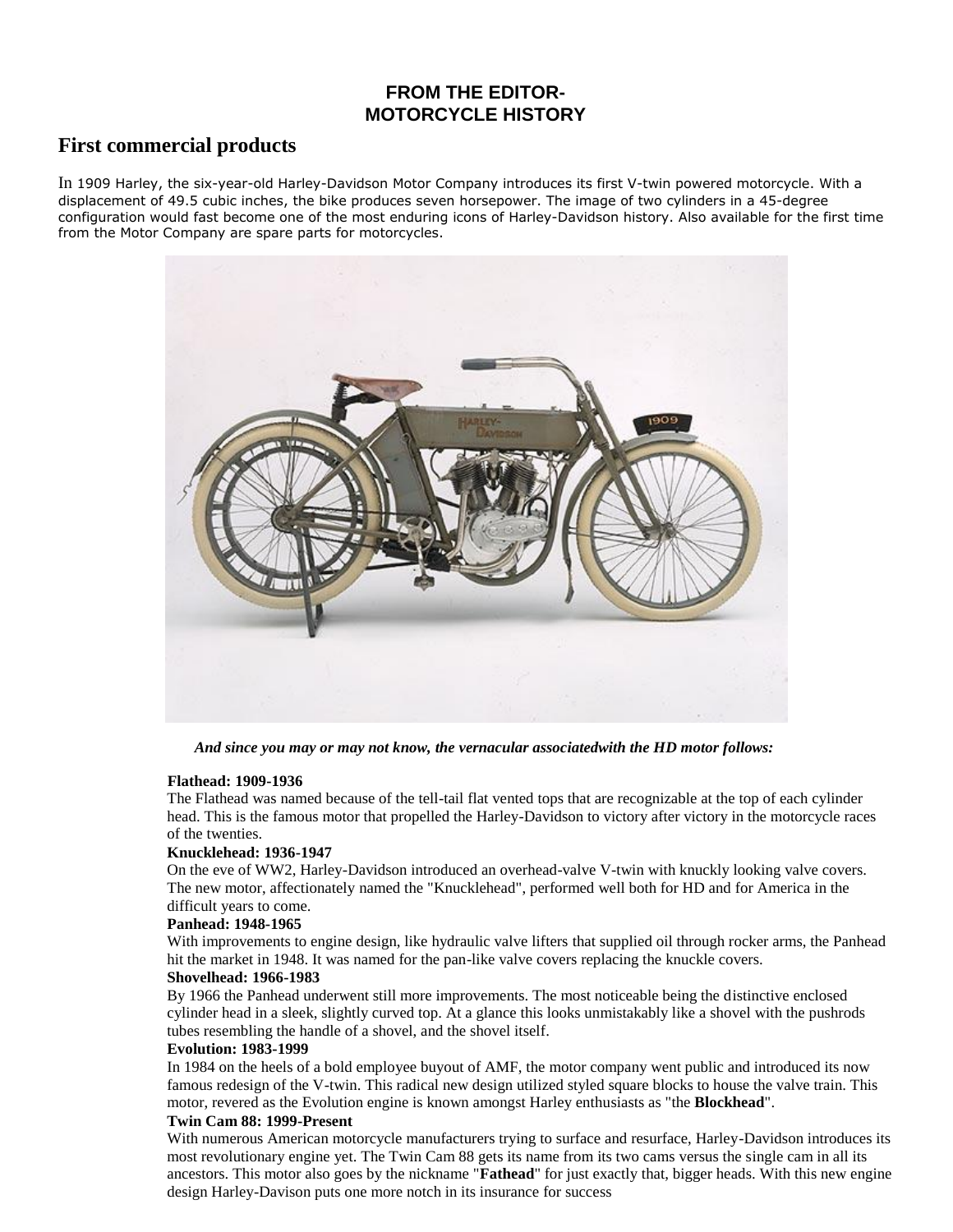#### **MINUTES OF MEETING Vintage Iron Riders Diamond's Buffet March 18, 2009**

Meeting called to order at 7:20 PM by president Tinkham.

The club acknowledged a respect and love of our country by participating in the Pledge of Allegiance.

Goog presented a synopsis of scheduled and upcoming events. Some of these events included the May 3 Freedom Rally which consists of a ride from the IDOT bldg to the Capitol. Additionally on May 15 members might consider the Kirkwood, Ill Moto Guzzi Rally…

Treasurer Mike Irwin stated that VIR currently has approximately \$4,000.00 in coffer.

Potential club member, Larry Wade, asked for and was provided a membership application.

Goog suggested members should consider the selection of two primary colors for VIR apparel.

George briefly spoke of the AMA's current opposition the recent legislative presentation referred to as "The Child Protection Act". The bill would prohibit any individual under the age of 16, to operate any form of motor driven cycle.

Several members inquired as to the outcome of the recent "Mario" video…

Motion made and seconded to adjourn. Meeting adjourned at 8:06 P.M.

Tommy Garber, Secretary

**DUES ARE DUE FOR 2009. PLEASE PAY AS SOON AS POSSIBLE SO WE CAN UPDATE THE ROSTER! \$15/individual; \$25/family**